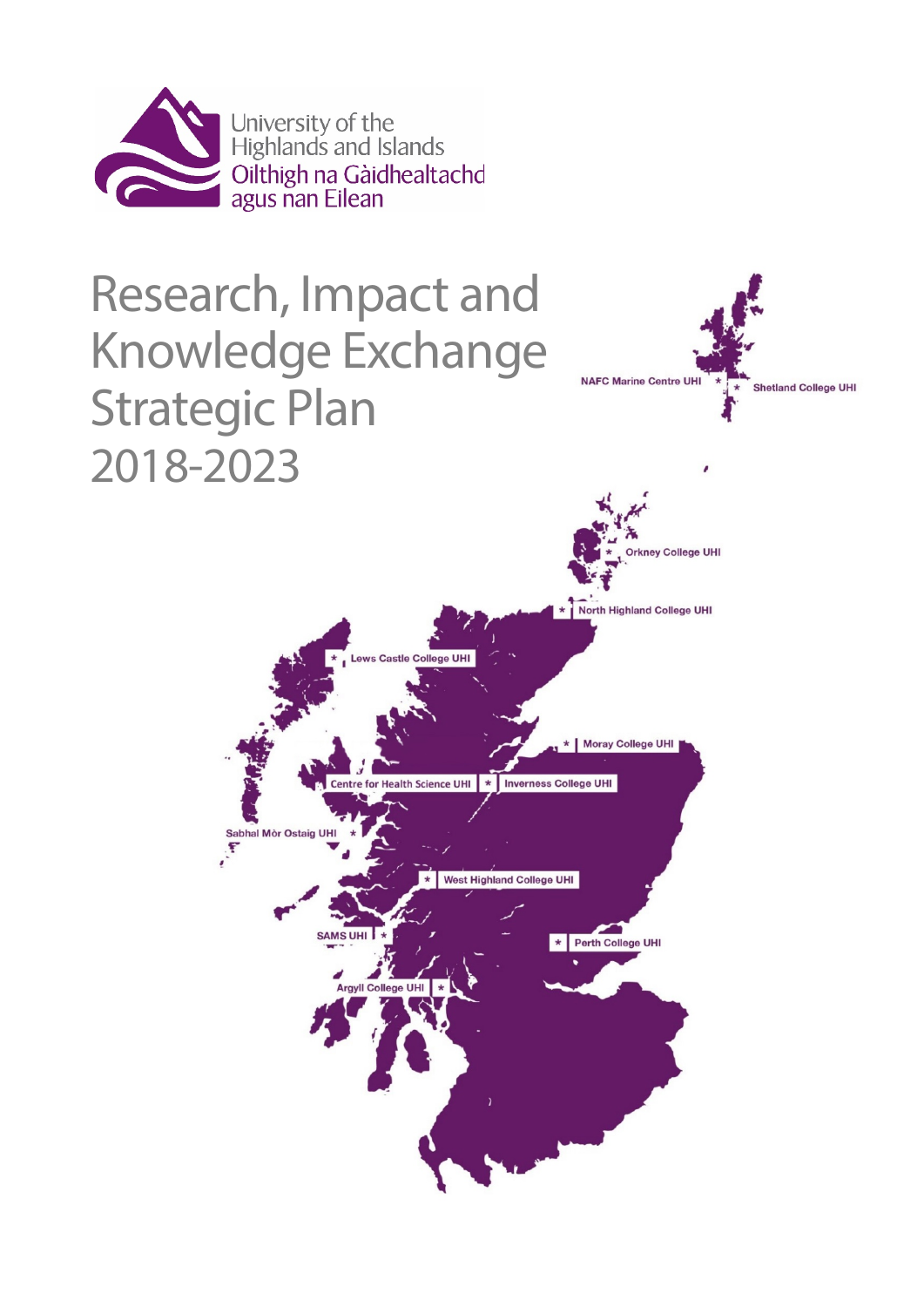# Research, Impact and Knowledge Exchange Strategic Plan 2018-2023

## **Context**

The University of the Highlands and Islands is an ambitious and outward facing organisation that will underpin all of its academic activities with scholarship and an approach characterised by critical reflection. It will produce a wide range of impactful world-class research outputs in its chosen research areas which, in particular, reflect the landscapes, seascapes, and the rich tapestry of cultures, and heritage within the Highlands and Islands of Scotland. The University will reach out to collaborate with other universities and organisations at national and international levels in the pursuit of this excellence in research, especially within its chosen areas of focus. The University will also increase activity in knowledge exchange for the benefit of the communities it serves and the region's economy, ensuring clear linkage of this to its stated research foci.

It follows that the University will focus its research and knowledge exchange activities in four main areas:

- » Marine and environmental science
- » Culture, creativity, heritage, language and history
- » Health
- » Landscape, economy, society and education

In the working out of this vision, the University recognises and proactively responds to the current dynamic and volatile external context for research, impact and knowledge exchange. In this way it will take full account of a number of significant external drivers: the potential impact of BREXIT; the creation of UK Research and Innovation; the increased importance of research impact and increased accountability of institutions for their performance, including in relation to equality and diversity; the reality of increased research intensification in some parts of the UK; the UK Industrial Strategy; the growing importance of internationalisation in research and the roll out of the University Innovation Fund.

## Key indicators

The University will:

- **Increase its research income by at least 2% each year for the duration of this plan;**
- **Increase its knowledge exchange income by at least 2% each year for the duration of this plan;**
- **Recognising that REF 2021 is very different from REF 2014, secure an increased Grade Point Average for REF 2021 compared with REF 2014, and ensure that the University's submission increases by 25% as compared with REF 2014;**
- **Increase the number of PhD studentships year on year, funded through non-EU sources;**
- **Facilitate the development of a culture of scholarship for all staff, including the development of more research-teaching linkages.**

The University will deliver its vision particularly through its research centres and institutes, through the work of its knowledge exchange sector groups and especially through its four research clusters. The University will embed a culture of scholarship involving all of its staff working across its academic partnership. The University will also embed a revised knowledge exchange and research committee structure which will both respond to, and reflect the enhanced cohesion between its research and knowledge exchange activities.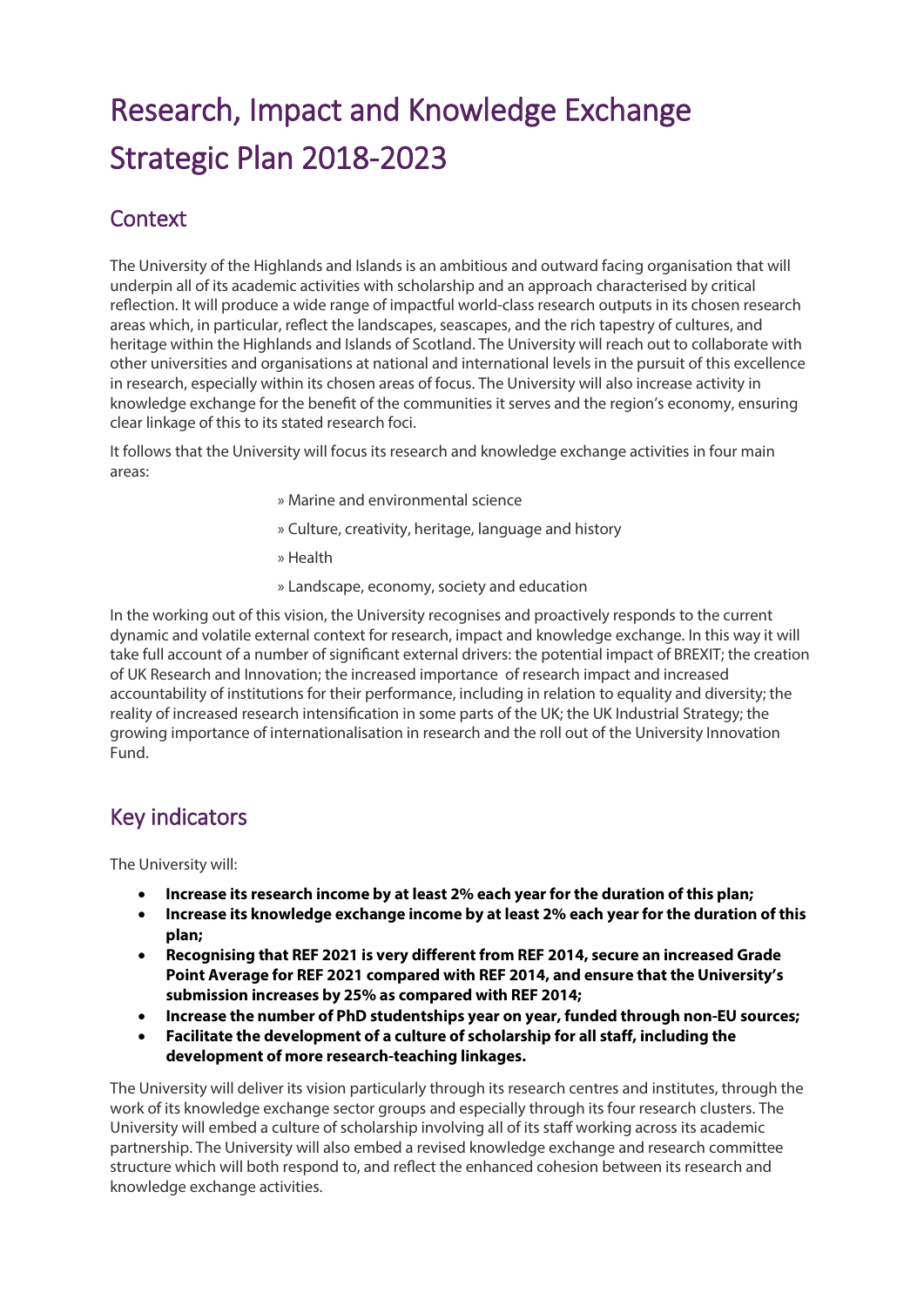# **Objectives**

The delivery of the University's high-level vision is further exemplified through 8 specific objectives:

- *1.* **To secure an increased proportion of research output deemed to be internationally excellent and world-leading;**
- *2.* **To strengthen emerging areas of research;**
- *3.* **To develop an enhanced international profile for the University's research activities;**
- *4.* **To secure enhanced commercialisation of research and knowledge exchange output;**
- *5.* **To diversify research and knowledge exchange income;**
- *6.* **To secure greater cohesion in areas of research and knowledge exchange strength across the Highlands and Islands;**
- *7.* **To grow the University's graduate school, increasing the number of research students and increasing efficiency of underpinning academic business processes;**
- *8.* **Building on success to date, to continue to nurture a strong culture of scholarship and research.**

# Delivery of the Strategic Plan Objectives

#### 1. To secure an increased proportion of research output deemed to be

internationally excellent and world leading.

This objective is core to the University's research work as it is a mark of its aspiration to the pursuit of excellence in research and associated impacts in society.

It is reflected in a systematic approach to preparations for Research Excellence Framework (2021). Key activities include: the creation of an annual REFPREP plan at Institutional level; devolution to identified leads for each Unit of Assessment (UoA) for ongoing action planning, together with accountability for these; and the establishment of targets for each UoA. Specific audits relating to REF will reveal the extent to which this objective is progressing.

A robust approach to the assessment of individual outputs, including the utilisation of critical friends will be key to the achievement of this objective.

#### 2. To strengthen emerging areas of research.

The University has expanded its research output over recent years, and it is recognised that there are a number of new areas of research work currently emerging. The University will support the development of research in performing and visual arts and in education as recognised emerging areas of research strength.

#### 3. To develop an enhanced international profile for the University's research activities.

Internationalisation is a cross-cutting theme of this strategy as research is by definition international; its focus is frequently on topics which transcend national boundaries. The University's work in marine science is a good example of this. The University will nurture and grow its international research work during the period of this plan.

In particular, it will seek ongoing opportunities to extract research findings derived from the highly distinctive landscapes, seascapes, environment, culture, context and heritage of the Highlands and Islands and endeavour to seek opportunities to apply these in international contexts. Examples may be the University's work in researching the provision of remote and rural health services, the interaction the University has with a uniquely dynamic aquaculture industry on the west coast of Scotland, and research carried about by the University's Institutes of Archaeology, Northern Studies and Agronomy.

The University will also engage with the Global Challenges Research Fund and will develop a separate strategy for this, as required by the Scottish Funding Council.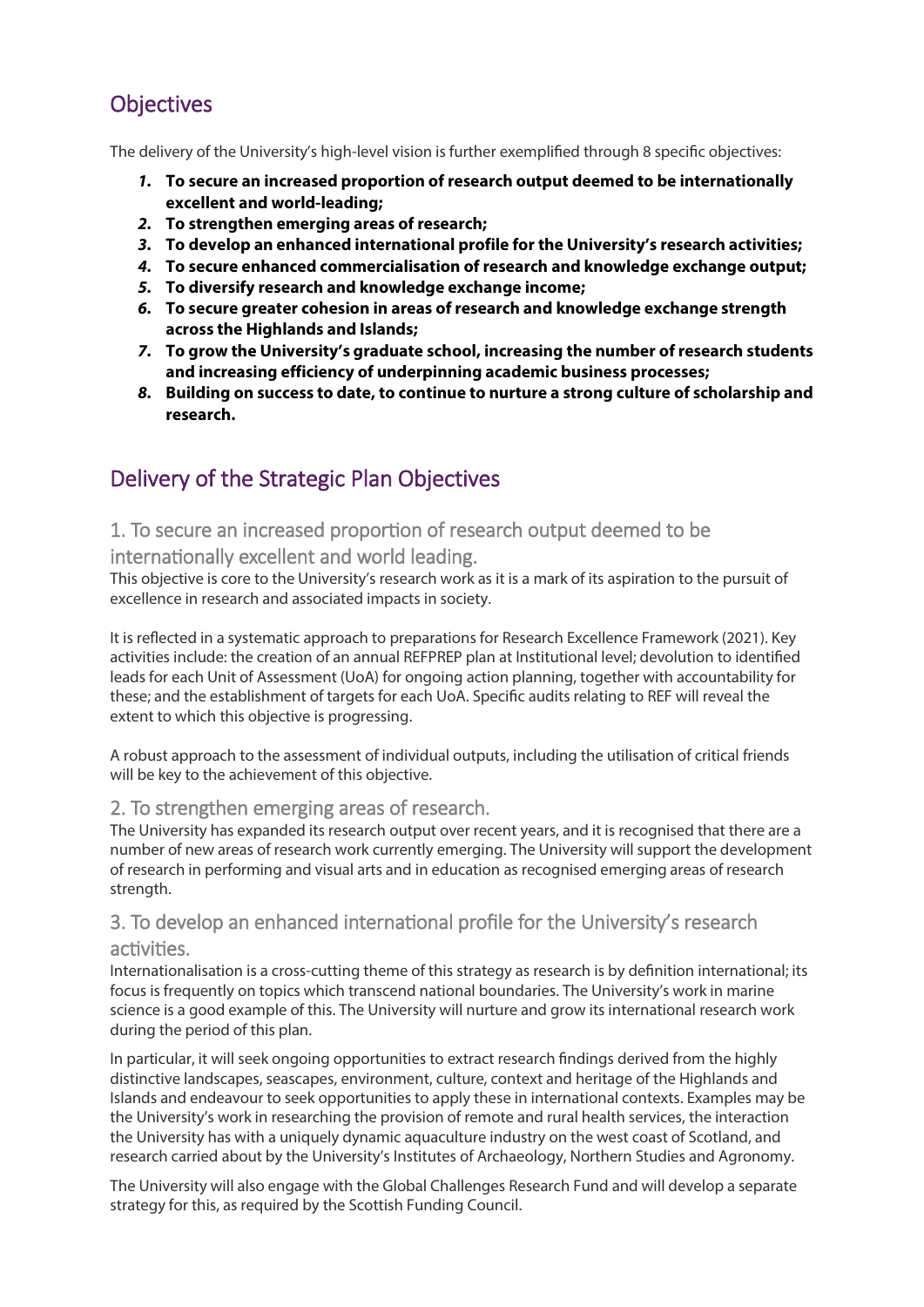#### 4. To secure enhanced commercialisation of research and knowledge exchange output.

The University has been involved in a number of ways over recent years in enhancing the impact of its research output, for example, through nearly 50 innovation voucher projects and some 12 Knowledge Transfer Projects (KTPs). The University will use this foundation to build further university/industry collaborations, for the benefit of the University, the region and beyond.

There is considerable further potential to secure enhanced commercialisation of impactful research at the University, whether this is through developing intellectual property rights for specific products/setting up spin-out companies, or whether this is on a 'fee for services basis'. In order to strengthen its position, the University will intensify the development of its plans for this work, utilising a full range of approaches, from innovation vouchers, to Knowledge Transfer Projects (KTPs), spin-out companies and the provision of commercial services.

#### 5. To diversify research and knowledge exchange income.

The environment for research income is currently volatile and is likely to continue to be volatile for the duration of this strategic plan. It will be necessary for challenges relating to income diversification to be embraced, and a robust response to the threat to research income from the potential loss of significant European funds is especially important.

In the period of this strategic plan the University will:

- a) Establish realistic but ambitious income targets for research and knowledge exchange activity, including grant capture and drive ownership of these throughout the organisation, utilising the research clusters where appropriate;
- b) Seek to draw down funding for research and innovation through engaging with Growth Deals across the region;
- c) Engage relentlessly with major UK wide initiatives such as the Industrial Strategy Challenge Fund;
- d) Enhance international research activity, including through the Global Challenges Research Fund (GCRF), and through extending existing international activity in the University's major research areas;
- e) Develop a more systematic approach to environment scanning and bid writing in order to realise the opportunities that are available;
- f) Take every opportunity to continue to forge strategic relationships with the national bodies at Scottish and UK level, especially the UKRI. This opportunity will be taken in partnership with other regional entities within the Highlands and Islands, especially Highlands and Islands Enterprise;
- g) Consider opportunities which may become available through the Shared Prosperity Fund.

#### 6. To secure greater cohesion in areas of research and knowledge exchange strength across the Highlands and Islands.

The University's stakeholders across the Highlands and Islands and beyond expect a cohesive and strategic approach to major research and knowledge exchange themes, even when researchers may be working in different areas of the Highlands and Islands, sometimes in relative isolation. It is important therefore that the University's 'shop window' clearly articulates its strengths to its stakeholders and sponsors. The University's four research clusters, broadly covering health, science, arts and humanities, and social sciences, have a key role in nurturing this cohesive approach.

During the period of this strategic plan, the University will identify specific disciplines where a more cohesive approach across the University's partnership would be advantageous. This will be achieved through working with the research clusters and knowledge exchange sector groups to commission a series of discipline level research and knowledge exchange strategies in areas such as energy, aquaculture, tourism and health.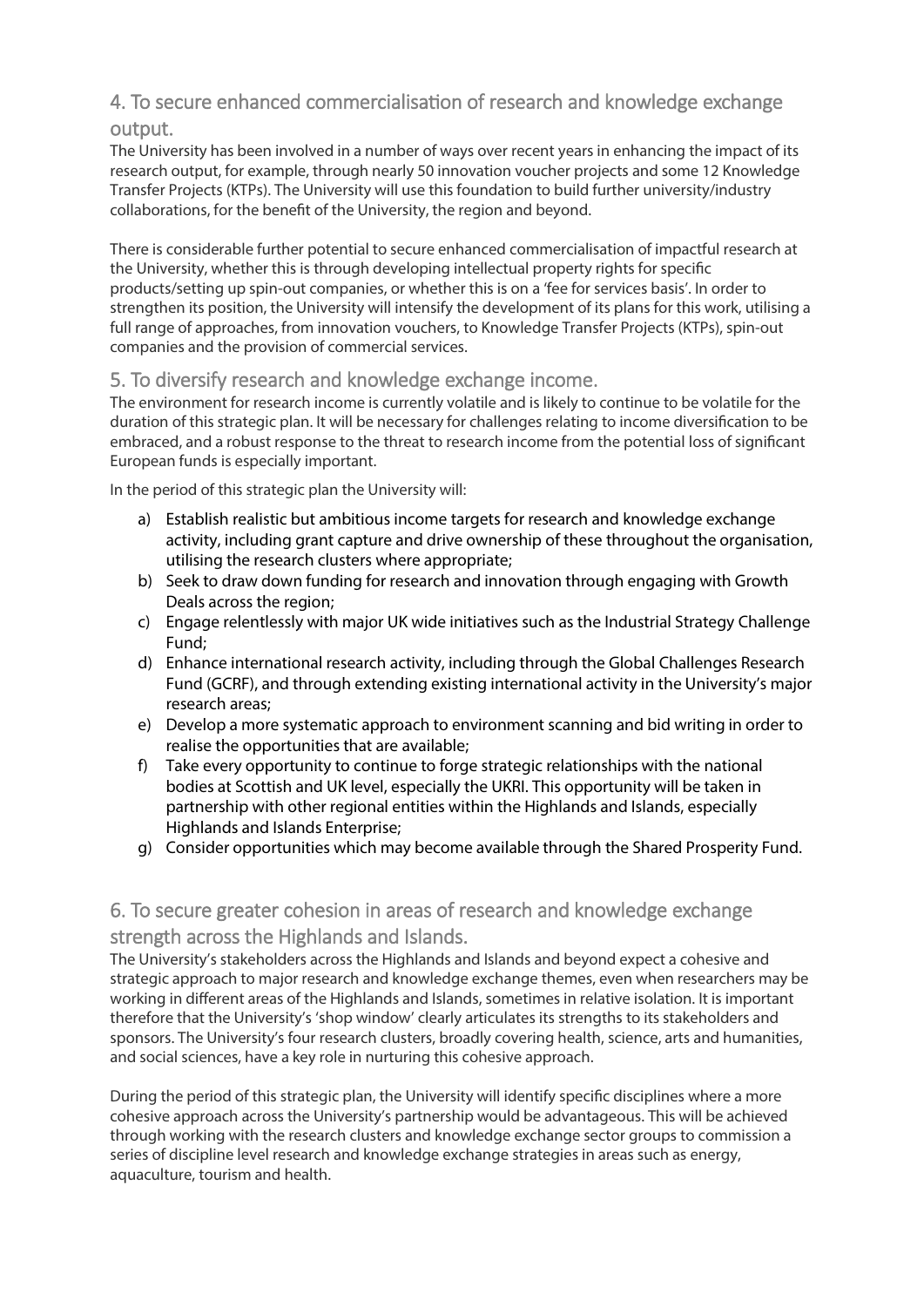This work will be underpinned by a strengthening of the inter-relationship between the University's centres and institutes, and research clusters, a significant purpose of which is to secure a fully joined-up narrative around key research areas for the University.

#### 7. To grow the University's graduate school, increasing the number of research

students and increasing efficiency of underpinning academic business processes. The University has seen significant growth in the number of registered PhD students over recent years. Whilst these have largely been funded by European funds, it is important that the identification of new research funds leads to a continued expansion of the University's baseline number of research students – i.e. net of the ESIF uplift - as appropriate and possible. The University's Graduate School will, building on what has already been achieved, enhance further its approach to research training, rolling out strategies to create a vibrant community for all research students, including those working in remote locations.

In the early part of this strategic plan, the Graduate School will preside over the systematic and secure implementation of the transfer of responsibilities from the University of Aberdeen to the University of the Highlands and Islands, following the award of Research Degree Awarding Powers to the University in 2017.

It is also important, especially given further expansion of research student numbers, that the University's Graduate School activities continue to be efficient and effective. The University will hence increase the extent to which the business processes underpinning research students' experience are fully automated, from application to completion.

#### 8. Building on success to date, to continue to nurture a strong culture of scholarship and research.

A strong research and scholarship culture is a fundamental element of any university, and is key to its success. For UHI it is vital to our standing as a university, and such a culture will be at the core of what the University does. A university should be informed by current research and have scholarship embedded throughout its activities. This research and knowledge exchange strategy will continue to be under-pinned by a research culture - defined as the values, expectations, organisational structures, policies and normative practices that facilitate the pursuit of research and scholarship as a collective commitment by our institution and key to our stated goals. As part of this, it is critical to recognise that active and engaged researchers are an important resource in terms of selling the University, and to ensure that the University takes a full and active part in developing the next generation of researchers.

Two particular foci for the development of a culture of research and scholarship relate to teachingresearch-linkages and the iteration between this strategy and the Learning and Teaching Strategy.

The University's curriculum has developed rapidly over recent years, especially at undergraduate level, but also at postgraduate level. As the number of degrees has increased and the number of students studying at higher levels has also increased, the need to clarify expectations for a scholarly approach to teaching has also become more acute. The University has already instigated an approach to teachingresearch linkages and this will be embedded further across the University.

The University will clearly articulate expectations around scholarly activity to underpin teaching at all levels and implement these in a systematic fashion. Much has already been achieved already in this regard, especially through the University's Learning and Teaching Academy, but there is more potential to link the University's Research and Knowledge Exchange Strategy to the University's Learning and Teaching Strategy.